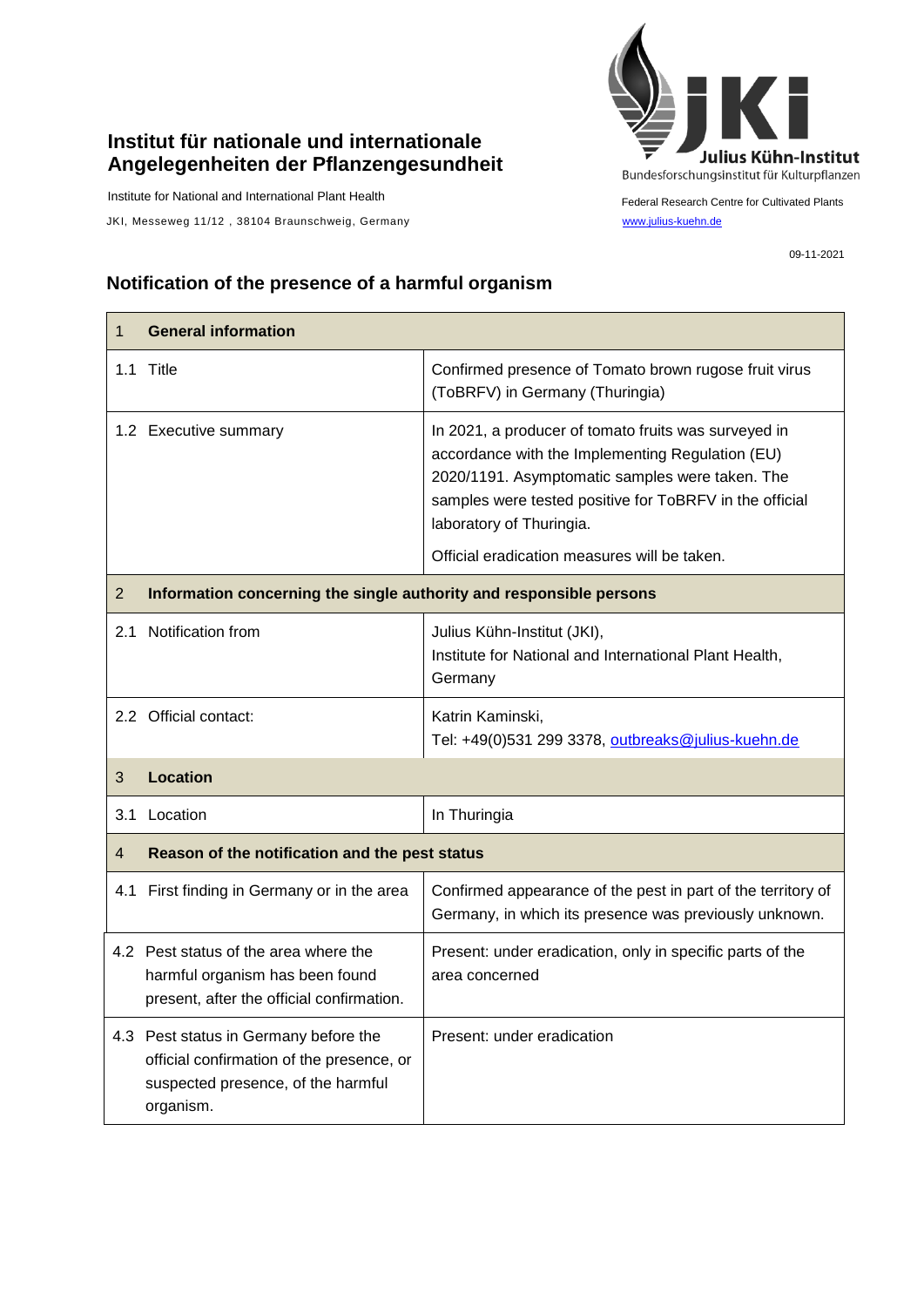|     | 4.4 Pest status in Germany after the<br>official confirmation of the presence of<br>the harmful organism. | Present: under eradication                                                                                                                             |  |
|-----|-----------------------------------------------------------------------------------------------------------|--------------------------------------------------------------------------------------------------------------------------------------------------------|--|
| 5   | Finding, sampling, testing and confirmation of the harmful organism                                       |                                                                                                                                                        |  |
| 5.1 | How the presence or appearance of<br>the harmful organism was found.                                      | Pest related official survey.                                                                                                                          |  |
|     | 5.2 Date of finding:                                                                                      | 28-10-2021                                                                                                                                             |  |
|     | 5.3 Sampling for laboratory analysis.                                                                     | 04-10-2021                                                                                                                                             |  |
|     | 5.4 Name and address of the Laboratory                                                                    | Thüringer Landesamt für Landwirtschaft und Ländlichen<br>Raum - Referat 23 Pflanzenschutz und Saatgut<br>Naumburger Straße 98<br>07743 Jena<br>Germany |  |
| 5.5 | Diagnostic method                                                                                         | RT-q-PCR, sequencing                                                                                                                                   |  |
|     | 5.6 Date of official confirmation of the<br>harmful organism's identity.                                  | 28-10-2021                                                                                                                                             |  |
| 6   | Infested area, and the severity and source of the outbreak in that area                                   |                                                                                                                                                        |  |
| 6.1 | Size and delimitation of the infested<br>area.                                                            | 5 <sub>ha</sub>                                                                                                                                        |  |
|     | 6.2 Characteristics of the infested area                                                                  | Physically closed conditions: greenhouse                                                                                                               |  |
|     | and its vicinity.                                                                                         | Plant already planted, not to be reproduced or moved                                                                                                   |  |
|     | 6.3 Host plants in the infested area and its<br>vicinity                                                  | Solanum lycopersicum                                                                                                                                   |  |
|     | 6.4 Infested plant(s), plant product(s) and<br>other object(s).                                           | Solanum lycopersicum (5 ha)                                                                                                                            |  |
|     | 6.5 Severity of the outbreak.                                                                             | The plants did not show symptoms. However, all tomato<br>plants of the producer were found to be infested.                                             |  |
| 6.6 | Source of the outbreak                                                                                    | The source of the outbreak is unknown so far.                                                                                                          |  |
| 7   | <b>Official phytosanitary measures</b>                                                                    |                                                                                                                                                        |  |
| 7.1 | Adoption of official phytosanitary<br>measures.                                                           | Official phytosanitary measures will be taken.                                                                                                         |  |
|     | 7.2 Date of adoption of the official<br>phytosanitary measures.                                           | 01-11-2021                                                                                                                                             |  |
|     | 7.3 Identification of the area covered by<br>the official phytosanitary measures.                         | 5 ha                                                                                                                                                   |  |